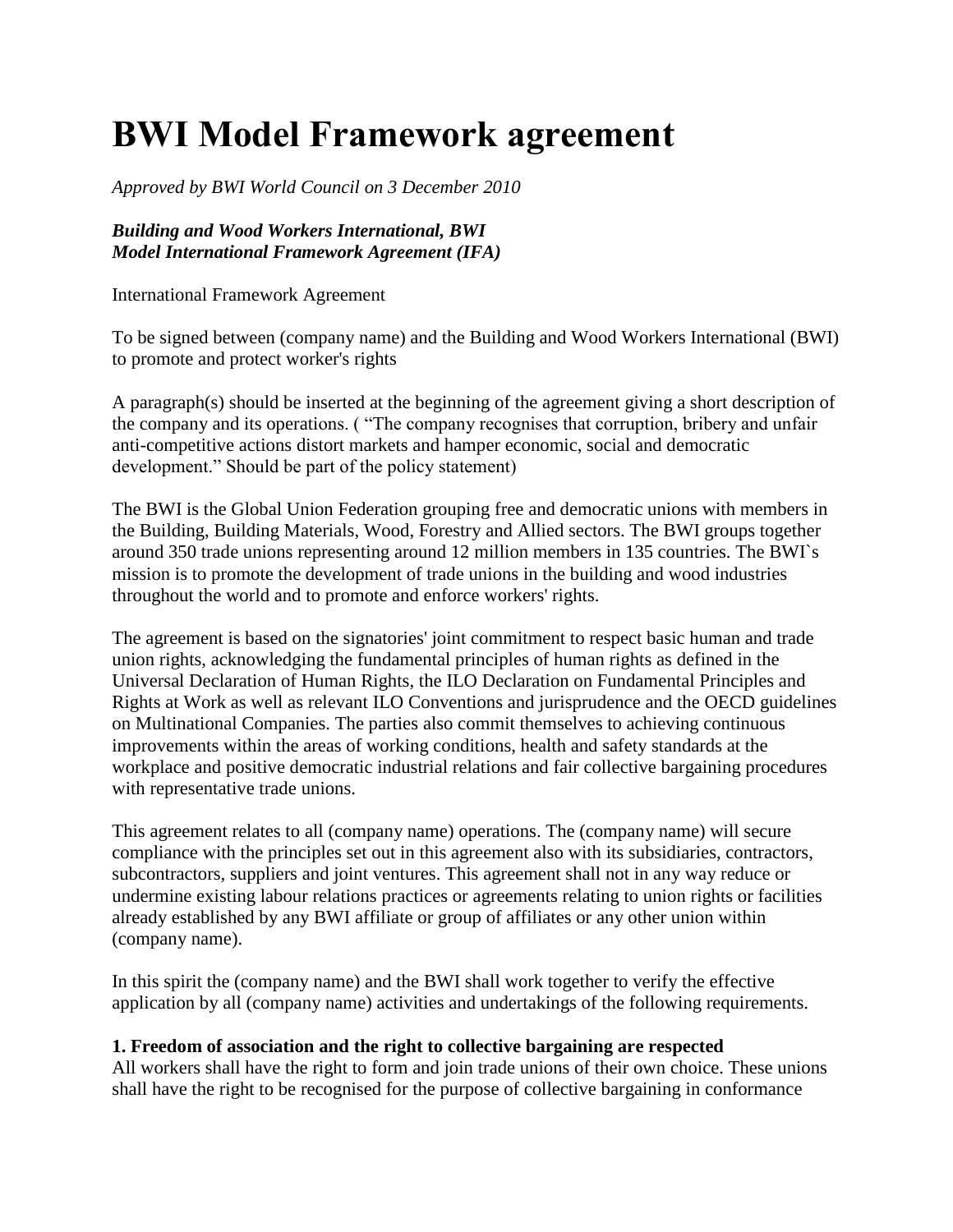with ILO Conventions 87 and 98. Workers' representatives shall not be subjected to any discrimination and shall have access to all necessary workplaces in order to carry out their duties as representatives (ILO Convention 135 and Recommendation 143). The company shall take a positive attitude to trade union activities, including union access to workers in the organising process. The company will follow the most efficient process in the event that BWI affiliate requests union recognition.

# **2. Employment is freely chosen**

There shall be no use of forced or compulsory labour, including bonded labour. Workers shall not be asked to surrender passports, identity papers or valuables (ILO Conventions 29 and 105).

# **3. No discrimination in employment**

All workers shall have equality of opportunity and treatment regardless of their ethnic origin, gender, religion, political opinion, nationality, social origin or other distinguishing characteristics. Workers shall receive equal pay for work of equal value (ILO Conventions 100 and 111).

# **4. Protection of migrant workers**

Migrating and posted employees must enjoy at least the same working conditions and equal pay for equal work as that of the national work force. Workers should not be required to pay deposits, visa and other immigration fees, transportation costs, and recruiting or hiring fees. In the case of agencies dispatching workers to other countries, the agencies should be required to repatriate workers in the event that their employment ends or the user company disappears. Workers must not be required to surrender their passports or other travel or identity documents. Temporary migrant workers should have full rights to legal redress in the country where they work and they should have the right to organize and join trade unions. Migrant workers should receive details of their living and working conditions in a language they understand before leaving their country of origin.

# **5. Child labour is not used**

Child labour shall not be used. Only workers above the age of 15 years, or over the compulsory school-leaving age if higher, shall be employed (ILO Convention 138). Children under the age of 18 shall not perform work which, by its nature or the circumstances in which it is carried out, is likely to harm the health, safety or morals of children (ILO Convention 182).

# **6. Living wages are paid**

Workers shall be paid wages and benefits for a standard working week that will enable them and their families to enjoy a reasonable standard of living, and which are more favourable than the minimum conditions established by national legislation or agreements. All workers must be provided with clear verbal and written information about wage conditions, as well as specific information regarding every payment period (ILO Conventions 131 Minimum Wage Fixing, 1970, C.95 Protection of wages, 1949, C. 94 Labour Clauses (Public Contracts), 1949). Deductions shall not be made from wages unless otherwise stated in national law or collective agreements. Information regarding pay and deductions should be provided to workers each time wages are paid, and these should not be changed other than by written consent of the individual worker or by collective agreement.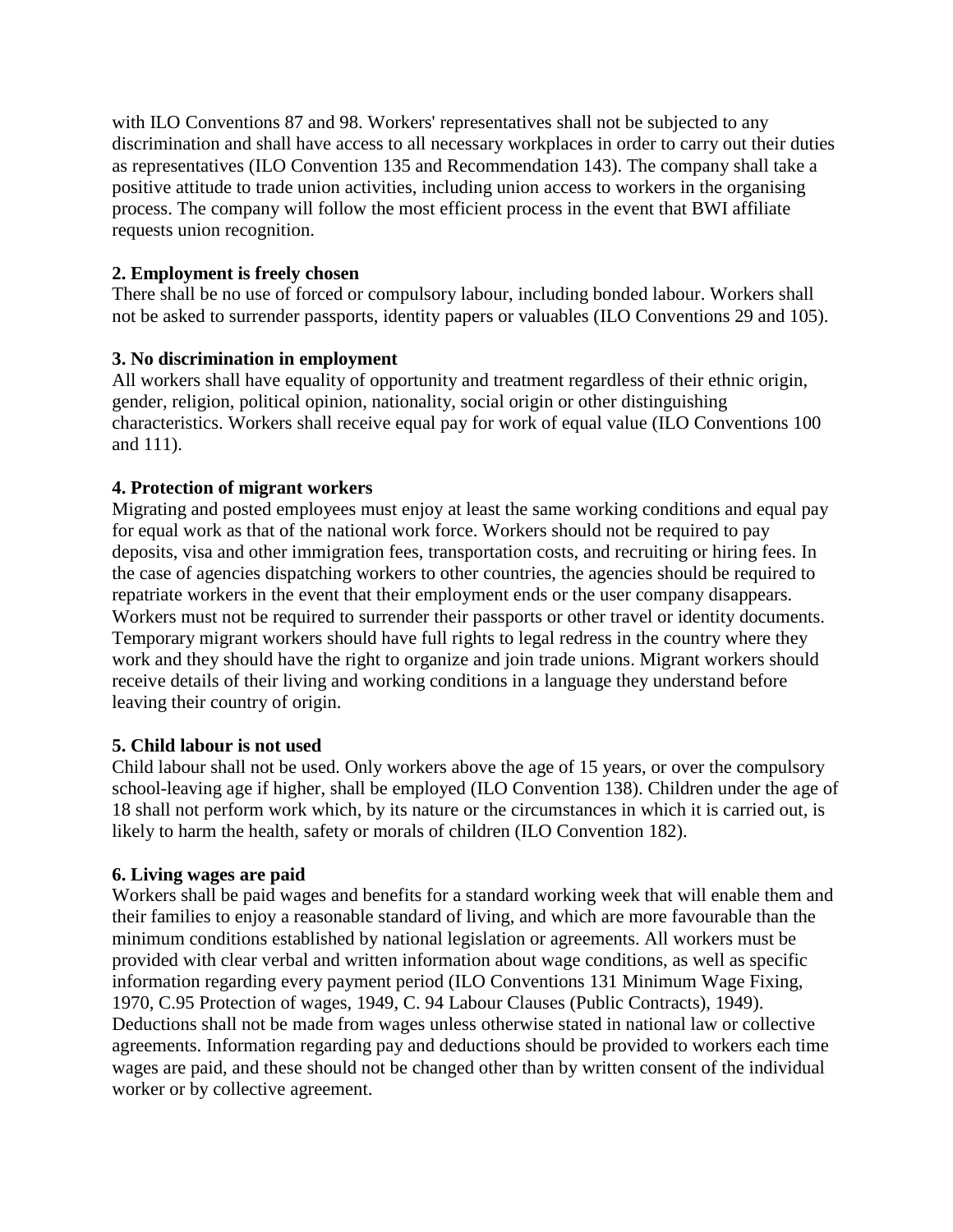#### **7. Hours of work are not excessive**

Hours of work shall comply with appropriate national legislation, national agreements and industry standards but in no circumstances should be unreasonable. Overtime shall not be excessive, shall not be demanded on a regular basis and shall always be remunerated at a premium rate. All workers shall be given a minimum of a one day weekly rest period.

### **8. Health and Safety of Workers**

A safe and healthy working environment shall be provided. Best occupational health and safety practice to prevent injuries and ill health shall be promoted and shall be in compliance with ILO Convention 155 Occupational Safety and Health Convention, 1981 and ILO Convention 167 on Safety and Health in Construction, 1988 and the ILO Guidelines for Occupational Health Management Systems.

All workers shall also be given Personal Protective Equipment, at no cost to themselves , and training on occupational hazards and their prevention. Workplace Health and Safety Committees shall be established and workers shall have the right to elect Health and Safety Representatives. Trade Unions shall be encouraged to appoint and train Health and Safety Representatives.

Suppliers, contractors and sub-contractors shall be required to provide a site-specific health and safety plan and to appoint a competent person to manage health and safety and to take part in safety meetings.

#### **9. Welfare of workers**

At every work site the company shall provide an adequate supply of wholesome drinking water; sanitary and washing facilities; facilities for changing and for storage and drying of clothing; accommodation for taking meals and for shelter.

When workers are offered living accommodation, this shall be planned, built and maintained to provide reasonable housing conditions. The company shall provide health education and an HIV/AIDS awareness raising and prevention programme in accordance with the ILO Code of Practice on HIV/AIDS and the World of Work.

#### **10. Skills training**

All workers shall have the opportunity to participate in education and training programmes including training to improve workers skills to use new technology and equipment.

#### **11. The employment relationship and direct employment**

The company shall respect obligations to all workers under labour and social security laws and regulations arising from the regular employment relationship (Social Security Minimum Standards Convention C102).

The company and all sub-contractors shall directly employ all labour, and shall pay social security and pension contributions for their workers. Companies must ensure that workers are not classified as self-employed when working under conditions of direct employment (bogus selfemployment).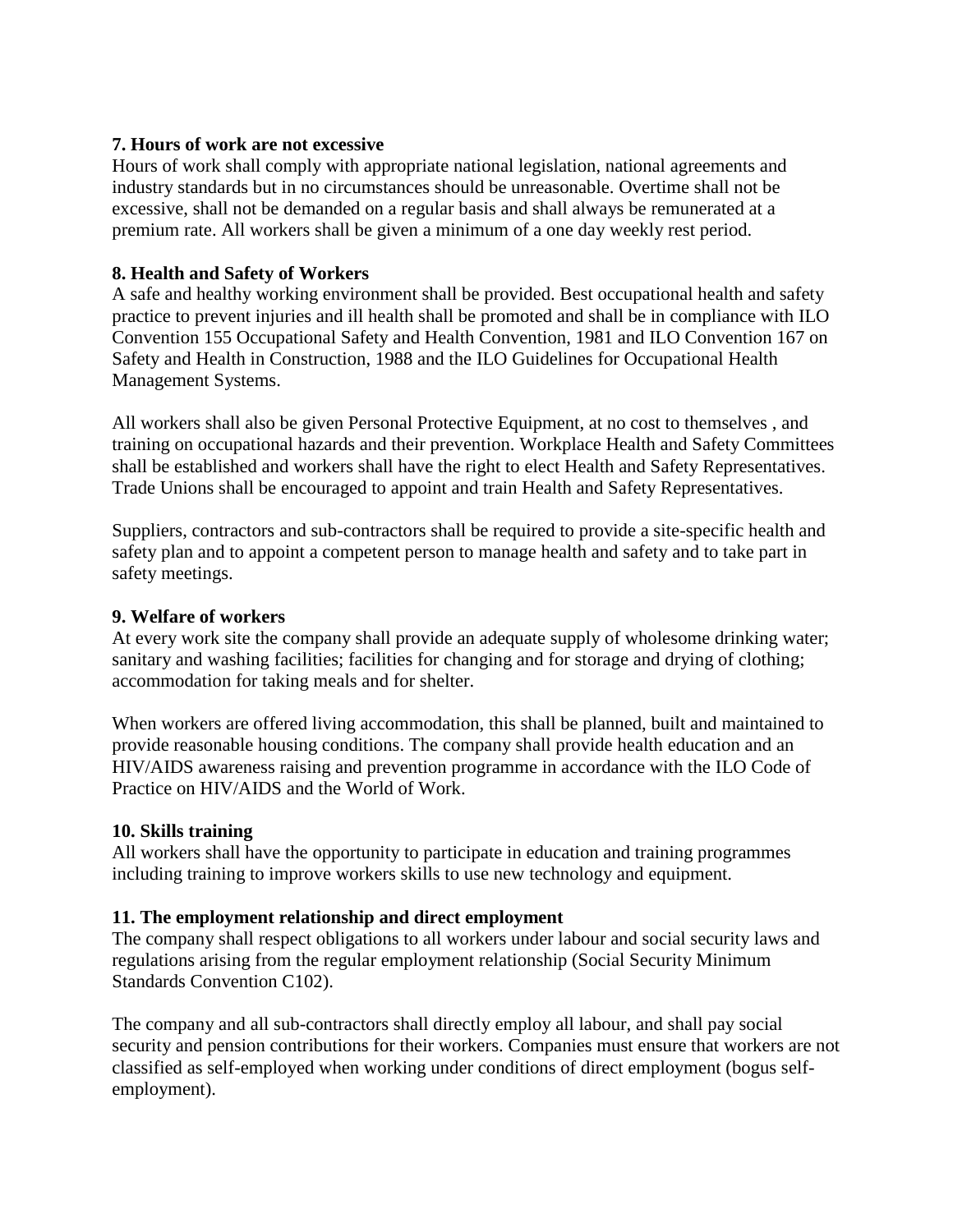All workers shall receive a written contract of employment.

# **IMPLEMENTATION**

The (company name) will ensure that appropriate translations of the agreement are available at all workplaces and should include suppliers and subcontractors. The agreement will also be made public on the Company's website and Intranet.

a) Both parties recognize that effective local monitoring of this agreement must involve the local management, the workers and their representatives, health and safety representatives and local trade unions.

b) To enable local and national union representatives of BWI affiliated unions to play a role in the monitoring process, they will be given adequate time for training and involvement in the monitoring process. The company will ensure that they are provided with information, access to workers, and rights of inspection necessary to effectively monitor compliance with this agreement.

c) A reference group shall be set up, composed of representatives of (company name), and of the concerned BWI affiliated union(s) in the home country of the company and a BWI coordinator. It will meet at least once a year, or when necessary, to evaluate reports on compliance and to review the implementation of the agreement.

(company name) shall make the necessary resources available for the implementation of the agreement.

Trade union representation should be secured in internal or external monitoring. Monitoring or audit reports should be made available to the signing organisations.

The annual review of the present agreement shall be incorporated into (company name) annual reporting with the consent of the signatories.

# **CONFLICT RESOLUTION**

In the event of a complaint or an infraction of the agreement the following procedure will normally apply:

a) Firstly, the complaint should be raised with the local site management.

b) If the complaint is not resolved with local management, it should be referred to the appropriate national union who will raise the issue with the company.

c) Any infractions which could not be resolved through discussion at the workplace or national level will be addressed by the BWI coordinator in close cooperation with the BWI affiliates in the home country and will be reported to the responsible manager, who will ensure that corrective measures are implemented in a timely manner.